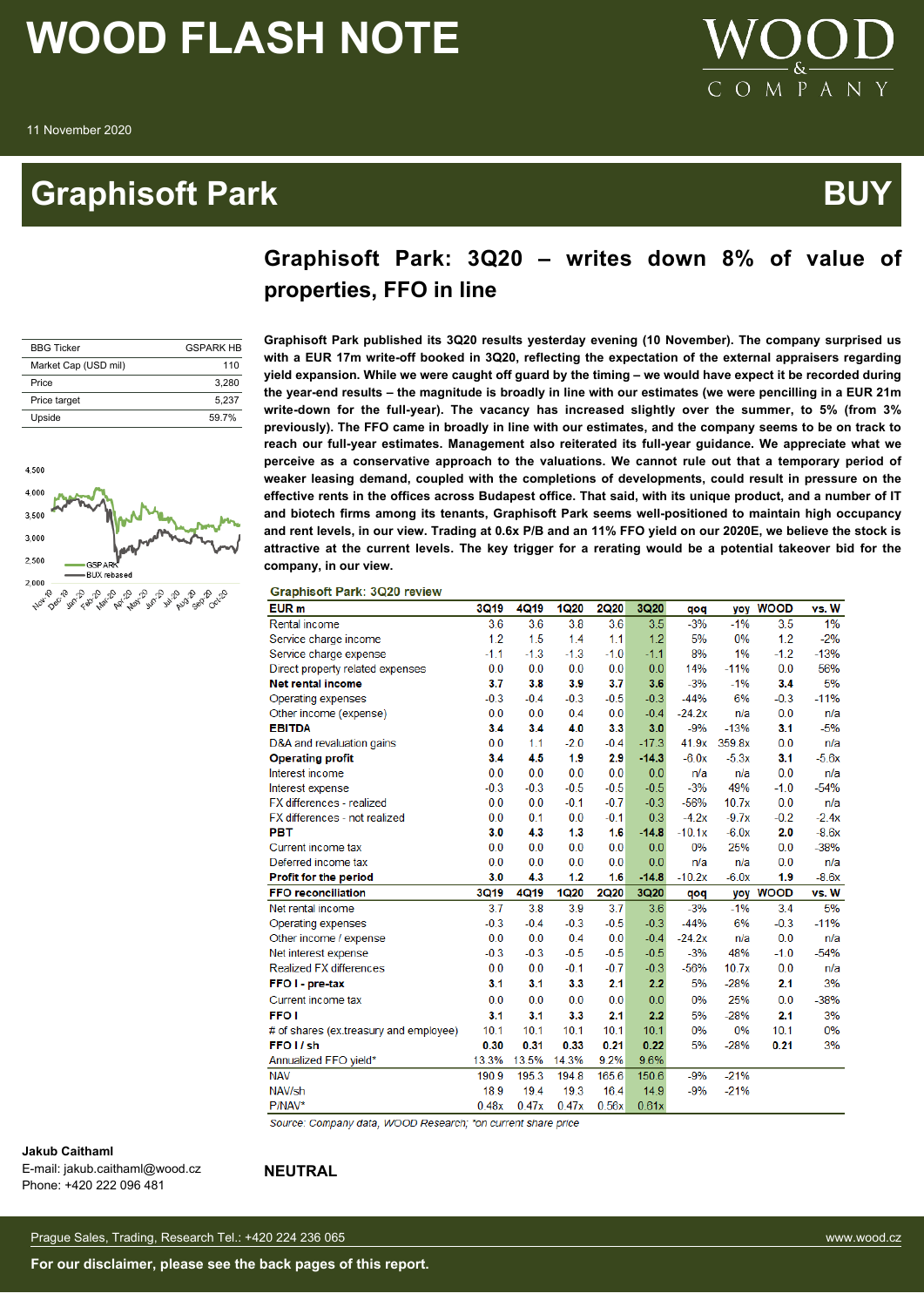

#### **The results**

The revaluation gain, which surprised us in its timing, if not in its magnitude, is the key highlight of the 3Q20 results. The net rental income was broadly in line with our estimates, as was the FFO, which reached EUR 2.2m during the quarter. In 9M20, Graphisoft Park has reached 73% of our full-year 2020E FFO forecast.

The LTV increased to 35%, up from 33% at the end of 2Q20, driven by the revaluation loss.

The vacancy increased slightly, to 5%, compared to 3% in prior quarters. The average monthly rental income seemed stable, at around EUR 15/sqm.

|                         | 4015   | 4Q16   | 4Q17   | 4Q18   | 4Q19   | 1Q20   | 2Q20   | 3Q20   |
|-------------------------|--------|--------|--------|--------|--------|--------|--------|--------|
| Occupancy               | 98%    | 100%   | 99%    | 95%    | 97%    | 97%    | 97%    | 95%    |
| Area/GLA* (sqm)         | 59.000 | 59.000 | 67.000 | 82.000 | 82.000 | 82.000 | 82.000 | 82,000 |
| Rental income (EUR m)   | 2.34   | 2.38   | 2.87   | 3.70   | 3.61   | 3.77   | 3.64   | 3.55   |
| Monthly rents (EUR/sqm) | 13.5   | 13.5   | 14.4   | 15.8   | 15.1   | 15.8   | 15.3   | 15.2   |
|                         | .      |        |        |        |        |        |        |        |

Source: Company data, WOOD Research

\*We have retrospectively adjusted the area between 4Q15 and 4Q17 in order to roughly reflect the different reporting. Each year, we increased the area by 6k sqm, which is the difference between the 1Q18 GLA and the 1Q18 "Area" Graphisoft Park reported previously.

#### **The revaluation loss**

Graphisoft Park booked a 6.5% revaluation loss on the value of its portfolio, reducing the fair value of the portfolio to EUR 246m. This includes the landbank, the value of which remained intact, at EUR 23.4m. The value of the standing properties declined to EUR 222.2m, from EUR 239.5m at the end of June, and 241.3m at the end of December 2019. This represents an 8% decline in the value of the standing assets, relative to the year-end result. We note that the other CEE listed landlords have, in 6M20, booked write-offs of around 3-4%, relative to the year-end value of their properties.

While we did not expect to see the revaluation result during 3Q20, the magnitude is in line with what we were pencilling in for the full-year (we estimated the revaluation loss at EUR 21m for FY20E, while in the 9M20, the revaluation loss amounted to EUR 20m). While we cannot rule out that a further revaluation loss may be booked during the year-end result, we highlight that Graphisoft Park's approach seems to be fairly conservative, relative to the revaluation movements that we have – so far – seen at some of its peers. We appreciate that management is not trying to sugar coat the reality, and we believe that, as long as the rents and occupancy levels hold, the yields are likely to start to compress again, driven by the ample liquidity and the dovish monetary policy globally and in the Eurozone in particular.

The negative revaluation result was driven chiefly by a yield expansion, in the wake of the uncertain market conditions. According to the report, the independent appraiser also considered: the general decline in occupancy rates on the office market due to the coronavirus pandemic in 2020; the possible long-term changes in work patterns, with working from home becoming more common; the possible cancellation of the renewal of certain rental contracts; the changes in office usage; and the need to reduce certain rented areas.

#### **Guidance reiterated**

Management reiterated the forecasts published during the half-year results. It also highlighted that the feedback from tenants remains favourable, and it does not expect the pandemic to result in lasting changes in the occupancy of the buildings in the Park.

The updated management guidance implies that the FFO should reach EUR 11.2m and EUR 11.4m in 2020E and 2021E, respectively, slightly more optimistic than the guidance issued in 1Q20.

#### **The Budapest office market**

In its 3Q20 update on the Budapest office market, CBRE pointed out that the vacancy has edged higher, reaching 8.1% in September, up 2.2 percentage points yoy. CBRE also points out that a number of companies are considering sub-letting part of their existing premises, as they expect their office requirements may be lower than expected initially, as working from home is likely to become more prevalent even going forward. CBRE estimates that, taking into account the sub-leases, the actual vacancy may be closer to 10%. That said, CBRE notes – correctly, in our view – that it remains to be seen how these early ambitions will play out over time.

The average headline rents remained stable, at EUR 13.5/sqm, according to CBRE. That said, the realtor pointed out that any initial shifts on the rental market would likely take the form of more flexible leasing terms or more generous incentive packages (fit outs and or rent-free periods), neither of which is reflected in the headline rents.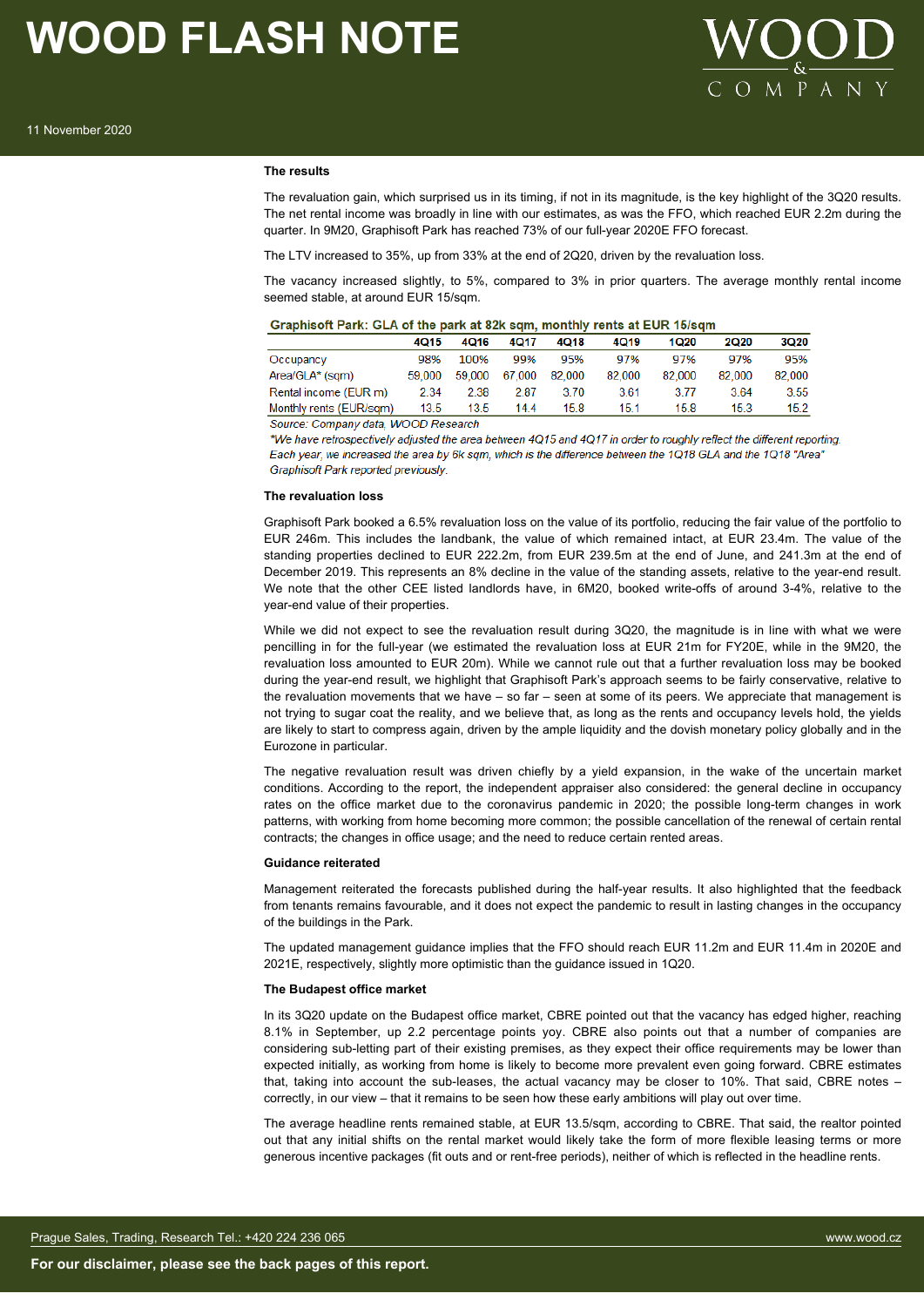



There is around 500k sqm of office space under construction in Budapest, most of which is scheduled for completion during the next 24 months. Once completed, the new space will increase the size of the Budapest office market by around 13%, from the current 3.8m sqm. While we believe that a substantial part of the space is already pre-leased, we believe the developments may amplify the pressure on vacancy and, in turn, on the rent levels.

As for the investment market, the liquidity remains limited and we believe it will be only next year that we will get better clarity on whether the pandemic really caused a shift in pricing and, if so, the extent of it. So far, CBRE is keeping its prime benchmark office yield levels at 5.75%, some 50bps higher relative to the 2019 year-end.

#### **We maintain our positive view on the name**

With the tenant roster skewed towards IT and biotech companies, we believe the crisis should have a relatively limited impact on Graphisoft Park's rental income. With a compact, unique portfolio of high quality offices, we believe that Graphisoft Park could become an attractive takeover target for either a financial or industry investor. We reiterate our BUY recommendation on the stock. Our 12M PT of HUF 5,237/share implies approximately 60% upside from the current share price levels.

On our 2020E estimates, we see Graphisoft Park trading at an 11% FFO yield and 0.6x P/BV. The development of new buildings on the existing land reserves, which we do not price in, could enhance the returns significantly beyond our forecasts.

| Year  | BV      | <b>BVPS</b> | <b>Net LTV</b> | Equity | <b>FFO</b> | <b>FFOPS</b> | <b>FFO ROE</b> | P/BV | <b>FFO</b> | <b>DPS</b> | Div. Yield |
|-------|---------|-------------|----------------|--------|------------|--------------|----------------|------|------------|------------|------------|
|       | (EUR m) | (EUR)       |                | ratio  | (EUR m)    | (EUR)        |                |      | vield      | (EUR)      |            |
| 2017  | 26      | 2.6         | 69%            | 25%    | 8.5        | 0.8          | 34.3%          | 3.1x | 10.4%      | 0.3        | 3.7%       |
| 2018  | 168     | 16.6        | 28%            | 67%    | 9.9        | 1.0          | 10.2%          | 0.5x | 12.1%      | 0.6        | 7.9%       |
| 2019  | 179     | 17.7        | 25%            | 60%    | 12.0       | 1.2          | 6.9%           | 0.5x | 12.9%      | 2.8        | 30.1%      |
| 2020E | 160     | 15.9        | 34%            | 57%    | 10.4       | 1.0          | 6.1%           | 0.6x | 11.2%      | 0.7        | 7.3%       |
| 2021E | 169     | 16.8        | 32%            | 58%    | 10.3       | 1.0          | 6.2%           | 0.5x | 11.1%      | 0.7        | 7.2%       |
| 2022E | 175     | 17.4        | 30%            | 59%    | 10.2       | 1.0          | 5.9%           | 0.5x | 11.0%      |            | $7.2\%$    |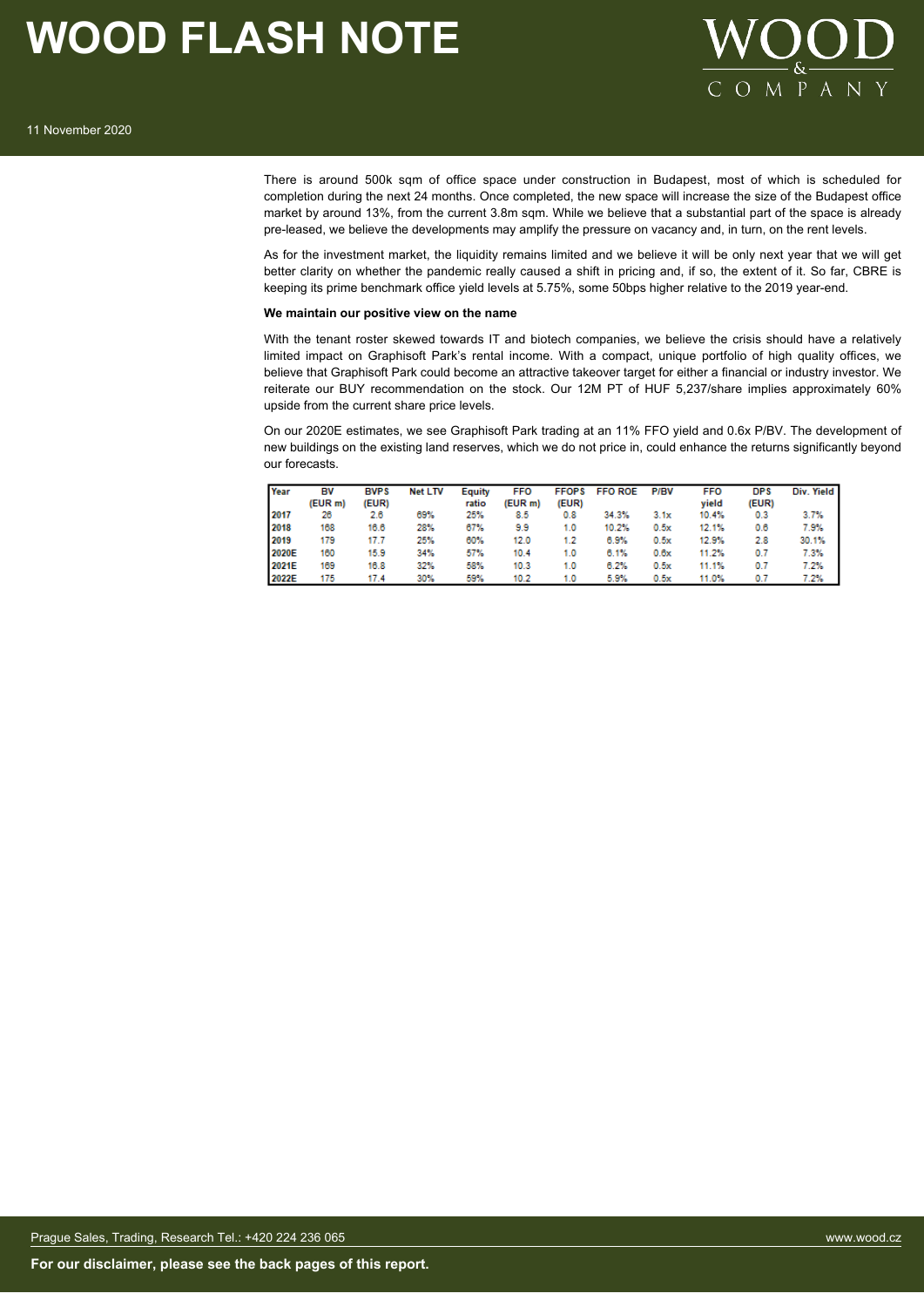

11 November 2020

### **DISCLAIMER**

#### **Important Disclosures**

This investment research is published by WOOD & Company Financial Services, a.s. ("WOOD&Co") and/or one of its branches who are authorised and regulated by the Czech National Bank (CNB) as Home State requlator and in Poland by the Polish Financial Supervision Authority (KNF), in Slovakia by the National Bank of Slovakia (NBS), in Italy by the Companies and Stock Exchange Commisssion (CONSOB) and in the UK by the Financial Conduct Authority (FCA) as Host State regulators.

*This research/commentary was prepared by the assignment of Budapest Stock Exchange Ltd. (registered seat: 1054 Budapest, Szabadság tér 7. Platina torony I. ép. IV. emelet; company registration number: 01-10-044764, hereinafter: BSE) under the agreement which was concluded by and between BSE and WOOD & Company Financial Services, a.s. (registered seat: námstí Republiky 1079/1a, 110 00 Praha 1, Czech Republic; company registration number: 265 03 808, hereinafter: Investment Service Provider).*

*BSE shall not be liable for the content of this research/commentary, especially for the accuracy and completeness of the information therein and for the forecasts and conclusions; the Service Provider shall be solely liable for these. The Service Provider is entitled to all copyrights regarding this research/commentary however BSE is entitled to use and advertise/spread it but BSE shall not modify its content.*

*This research/commentary shall not be qualified as investment advice specified in Point 9 Section 4 (2) of Act No. CXXXVIII of 2007 on Investment Firms and Commodity Dealers and on the Regulations Governing their Activities. Furthermore, this document shall not be qualified as an offer or call to tenders for the purchase, sale or hold of the financial instrument(s) concerned by the research/commentary.*

This investment research was completed on 11/11/2020 at 07:30 CET and disseminated on 11/11/2020 at 07:45 CET.

#### WOOD&Co's rating and price target history for Graphisoft Park in the preceding 12-month period:

| Date                    | $1 - 4$<br>κaτınc | Date         | D.                                   |
|-------------------------|-------------------|--------------|--------------------------------------|
| 2/2019<br>0.014<br>1.11 | HOLL              | 2/2019<br>-- | 5.285<br>HUF                         |
| 0/09/2020               | BUY               | 0/09/2020    | $\cdot$ $\sim$<br><b>HUF</b><br>.23. |

The meanings of recommmendations made in WOOD&Co's investment research are as follows:

**BUY:** The stock is expected to generate total returns of over 15% during the next 12 months as measured by the price target.

**HOLD:** The stock is expected to generate total returns of 0-15% during the next 12 months as measured by the price target.

**SELL:** The stock is expected to generate a negative total return during the next 12 months as measured by the price target.

RESTRICTED: Financial forecasts, and/or a rating and/or a price target is restricted from disclosure owing to Compliance or other regulatory/legal considerations such as a blackout period or a conflict of interest.

**NOT RATED**: Suspension of rating after 30 consecutive weekdays where the current price vis-à-vis the price target has been out of the range dictated by the current BUY/HOLD/SELL rating.

**COVERAGE IN TRANSITION**: Due to changes in the Research team, the disclosure of a stock's rating and/or price target and/or financial information are temporarily suspended.

As of the end of the last calendar quarter, the proportion of all WOOD&Co's investment research vis-à-vis the proportion of subject companies that were investment banking clients over the previous 12 months is as follows:

|                                 | <b>BUY</b> | <b>HOLD</b>   | <b>SELL</b> | Restricted             | <b>NOT RATED</b> | <b>Coverage in transition</b> |
|---------------------------------|------------|---------------|-------------|------------------------|------------------|-------------------------------|
| <b>Equity Research Coverage</b> | 55%        | 37%           | <b>8%</b>   | $\overline{A}$<br>l 7o | n.a              | 1%                            |
| <b>IB Clients</b>               | .          | $\frac{1}{2}$ | n.a.        | n.a.                   | n.a.             | n.a.                          |

Any prices of financial instruments quoted in this investment research are taken as of the previous day's market close on the home market unless otherwise stated.

Details of the methodologies used to determine WOOD&Co's price targets and risk assessment related to the achievement of the targets are outlined throughout the most recent substantive report/note on the subject company.

It should be assumed that the risks and valuation methodology presented in daily news or flash notes, and not changing WOOD&Co's estimates or ratings, are as set out in the most recent substantive research report/note on the subject company and can be found on our website at **[https://research.wood.com](https://research.wood.com/)**.

WOOD&Co's policy is to update investment research as it deems appropriate, based on developments in the subject company, sector or market that may have a material impact on the views or opinions stated in the investment research.

**WOOD Research Disclosures (as of 11 November 2020)**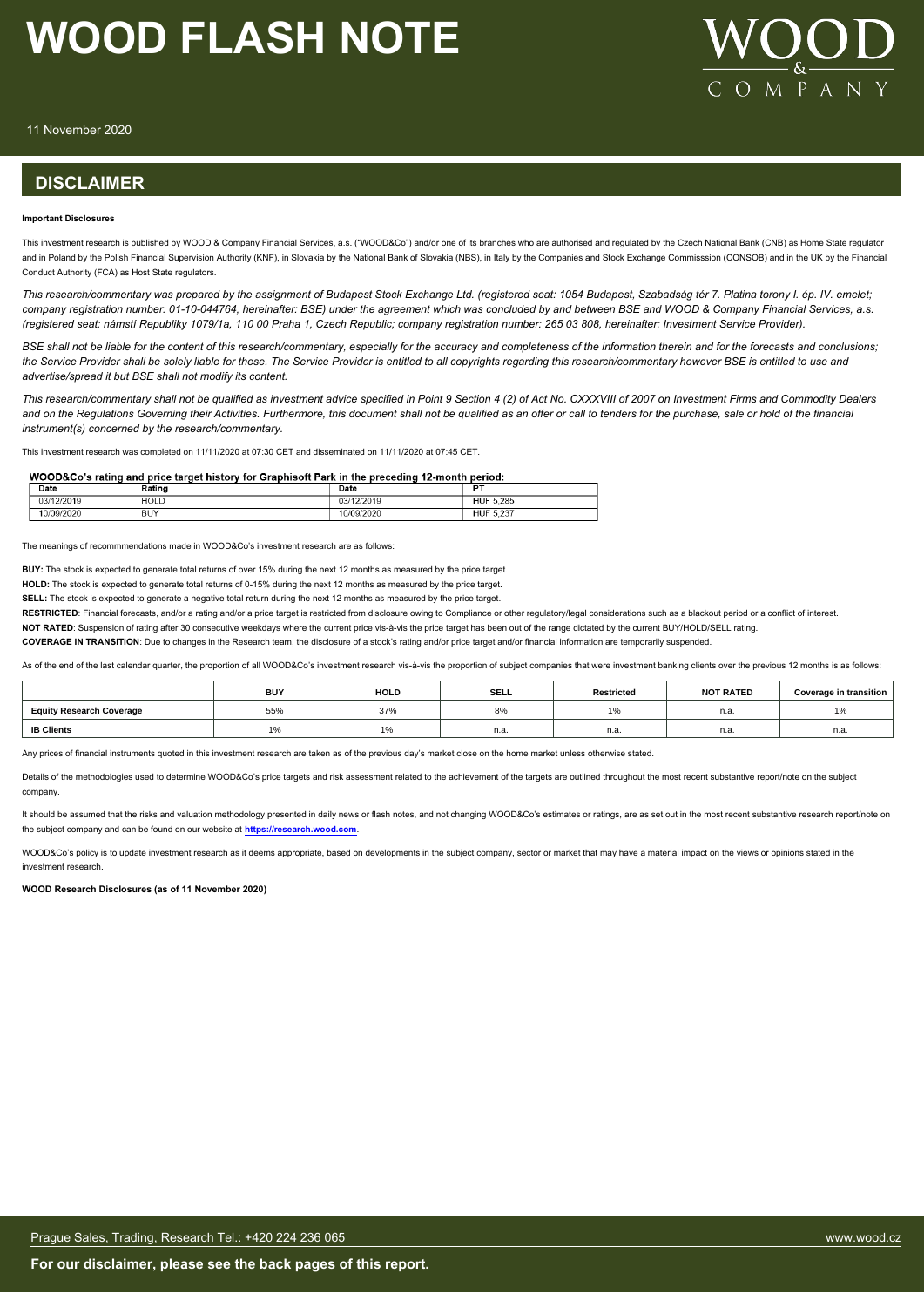

#### 11 November 2020

| Company                           | <b>Disclosures</b> | Company                      | <b>Disclosures</b> |
|-----------------------------------|--------------------|------------------------------|--------------------|
| <b>Alior Bank</b>                 | 5                  | <b>KGHM</b>                  |                    |
| AmRest                            |                    | Kofola CS                    |                    |
| ANY Security Printing Company PLC |                    | Komercni                     | 4.5                |
| Banca Transilvania                |                    | Kruk                         |                    |
| <b>Bank of Cyprus</b>             |                    | Lotos                        |                    |
| <b>BRD</b>                        | 5                  | Medl.ife                     |                    |
| <b>Bucharest Stock Exchange</b>   |                    | <b>MONETA Money Bank</b>     |                    |
| Santander Bank Polska             | 5                  | <b>O2 Czech Republic</b>     | 1, 4, 5            |
| CCC                               |                    | <b>OMV Petrom</b>            |                    |
| <b>CD Projekt</b>                 | 5                  | Orange PL                    | 5                  |
| CEZ                               |                    | Pekao                        | 4, 5               |
| <b>CME</b>                        |                    | PGE                          | 5                  |
| Dino                              |                    | <b>PGNiG</b>                 |                    |
| <b>DO&amp;CO</b>                  |                    | <b>Philip Morris CR</b>      |                    |
| Electrica                         |                    | <b>PKN Orlen</b>             |                    |
| <b>Erste Group Bank</b>           | 5                  | PKO BP                       | 4.5                |
| Eurobank                          |                    | <b>Purcari Wineries</b>      | 1, 2, 3, 4         |
| Eurocash                          | 4, 5               | PZU                          | 4, 5               |
| Fortuna                           |                    | Romgaz                       |                    |
| <b>Fondul Proprietatea</b>        | 1, 2, 3, 4, 5      | Santander Bank Polska        |                    |
| <b>Graphisoft Park</b>            |                    | <b>Siauliu Bankas</b>        | 1, 2, 4            |
| <b>ING BSK</b>                    |                    | Tauron                       |                    |
| Kazatomprom                       |                    | Transelectrica               |                    |
| Kernel                            |                    | Transgaz                     |                    |
| Kety                              | 5                  | <b>Warsaw Stock Exchange</b> | 5                  |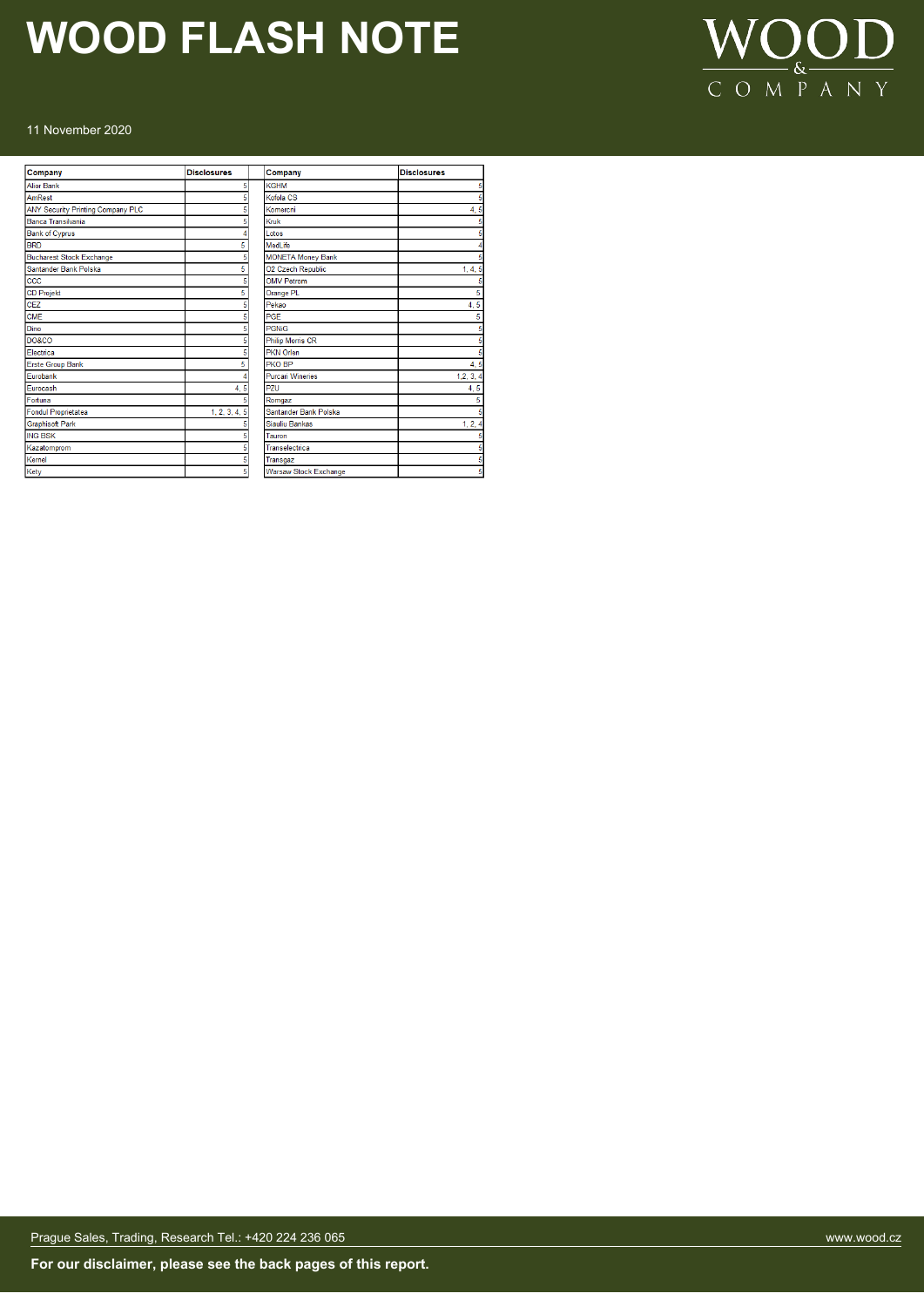

#### 11 November 2020

#### **Description**

- The company currently is, or in the past 12 months was, a client of WOOD & Co or any of its affiliates for the provision of corporate finance/investment banking services.
- 2 In the past 12 months, WOOD & Co or any of its affiliates have received compensation for corporate finance/investment banking services from the company
- 3 In the past 12 months, WOOD & Co or any of its affiliates have been lead manager or co-lead manager of a publicly disclosed offer of the company's financial instruments.
- 4 In the past 12 months, WOOD & Co or any of its affiliates have acted as broker to the company
- 5 WOOD & Co or any of its affiliates are market maker(s) or liquidity provider(s) in relation to financial instruments of the company.
- 6 In the past 12 months, WOOD & Co or any of its affiliates have provided to the company any services set out in Sections A and B or Annex I to the Directive 2014/65/EU of the European Parliament and of the
- Council, other than services listed under points 1, 3, 4 or 5 above, or received compensation for such services from the company. The authoring analyst or any individual involved in the preparation of this investment research have purchased/received shares in the company prior to a public offering of those shares; and the price at which they were acquired along with the date of acquisition are disclosed above.
- 8 The authoring analyst or any individual involved in the preparation of this investment research has a direct ownership position in securities issued by the company.
- 9 A partner, director, officer, employee or agent of WOOD & Co and its affiliates, or a member of this/her household, is an officer, or director, or serves as an advisor or board member of the company.
- 10 WOOD & Co or its affiliates hold a net long or short position exceeding the threshold of 0,5% of the total issued share capital of the company, calculated in accordance with Article3 of Regulation (EU) No 236/2012 and with Chapters III and IV of Commission Delegated Regulation (EU) No 918/2012.
- 11 The company owns more than 5% of the total issued share capital in WOOD & Co or any of its affiliates.

The authoring analysts who are responsible for the preparation of this investment research have received (or will receive) compensation based upon (among other factors) the overall profits of WOOD&Co, which includes corporate finance/investment banking, sales and trading and principal trading revenues. However, such authoring analysts have not received, and will not receive, compensation that is directly based upon or linked to one or more specific activities, or to recommendations contained in the investment research. One factor in equity research analyst compensation is arranging corporate access events/meetings een institutional clients and the management teams of covered companies (with the company management being more likely to participate when the analyst has a positive view of the company).

WOOD&Co and its affiliates may have a corporate finance/investment banking or other relationship with the company that is the subject of this investment research and may trade in any of the designated investments mentioned herein either for their own account or the accounts of their clients, in good faith or in the normal course of market making. Accordingly, WOOD&Co or their affiliates, principals or employees (other than the authoring analyst(s) who prepared this investment research) may at any time have a long or short position in any such designated investments, related designated investments or in options, futures or other derivative instruments based thereon.

WOOD&Co manages conflicts of interest arising as a result of preparation and publication of research through its use of internal databases, notifications by the relevant employees and Chinese Walls as monitored by Compliance. For further details, please see our website at **https://www.wood.cz/mifid-information/**.

The information contained in this investment research has been compiled by WOOD&Co from sources believed to be reliable, but (with the exception of the information about WOOD&Co) no representation or warranty, express or implied, is made by WOOD&Co, its affiliates or any other person as to its fairness, accuracy, completeness or correctness. WOOD&Co has not independently verified the facts, assumptions, and estimates contained herein. All estimates, opinions and other information contained in this investment research constitute WOOD&Co' judgement as of the date of this investment research, are subject to change without notice and are provided in good faith but without legal responsibility or liability.

WOOD&Co salespeople, traders, and other professionals may provide oral or written market commentary or trading strategies to our clients and our proprietary trading desk that reflect opinions that are contrary to the opinions expressed in this investment research. WOOD&Co's affiliates, proprietary trading desk and investing businesses may make investment decisions that are inconsistent with the recommendations or views expressed in this investment research.

This investment research is provided for information purposes only and does not constitute or form part of an offer or invitation or solicitation to engage in investment activity or to buy or sell any designated investments discussed herein in any jurisdiction. As a result, the designated investments discussed in this investment research may not be eligible for offer or sale in some jurisdictions. This investment research is not, and under no circumstances should be construed as, a solicitation to act as a securities broker or dealer in any jurisdiction by any person or company that is not legally permitted to carry on the business of a securities broker or dealer in that jurisdiction.

This investment research is prepared for general circulation to WOOD&Co's clients and does not have regard to the investment objectives, financial situation or particular needs of any particular person. Investors should consider this report as only a single factor in making their investment decision and obtain advice based on their own individual circumstances before making an investment decision. To the fullest extent permitted by law, none of WOOD&Co, its affiliates or any other person accepts any liability whatsoever for any direct or consequential loss arising from or in connection with the use of this investment research.

#### **For United Kingdom or European Residents:**

This investment research is only for persons who are eligible counterparties or professional clients within the meaning of Directive 2014/65/EU of the European Parliament and of the Cpinsil of 15 May 2014 on markets in financial instruments and amending Directive 2002/92/EC and Directive 2011/61/EU and is exempt from the general restrictions in section 21 of the Financial Services and Markets Act 2000 (or any analogous legislation) on the communication of invitations or inducements to engage in investment activity on the grounds that it is being distributed in the United Kingdom only to persons of a kind described in Article 19(5) (Investment Professionals) and 49(2) (High Net Worth companies, unincorporated associations etc) of the Financial Services and Markets Act 2000 (Financial Promotion) Order 2005 (as amended). It is not intended to be distributed or passed on, directly or indirectly, to any other class of persons. This material is not for distribution in the United Kingdom or Europe to retail clients, as defined under the rules of the Financial Conduct Authority.

#### **For United States Residents:**

This investment research distributed in the United States by WOOD&Co, and in certain instances by Brasil Plural Securities LLC ("Brasil Plural"), a U.S registered broker dealer, only to "major U.S. institutional investors", as defined under Rule 15a-6 promulgated under the U.S. Securities Exchange Act of 1934, as amended, and as interpreted by the staff of the U.S. Securities and Exchange Commission ("SEC"). This investment research is not intended for use by any person or entity that is not a major U.S institutional investor. If you have received a copy of this research and are not a major U.S institutional investor, you are instructed not to read, rely on or reproduce the contents hereof, and to destroy this research or return it to WOOD&Co or to Brasil Plural. Analyst(s) preparing this report are employees of WOOD&Co who are resident outside the United States and are not associated persons or employees of any U.S. registered broker-dealer. Therefore the analyst(s) are not be subject to Rule 2711 of the Financial Industry Regulatory Authority ("FINRA") or to Regulation AC adopted by SEC which, among other things, restrict communications with a subject company, public appearances and personal trading in securities by a research analyst. Any major U.S Institutional investor wishing to effect transactions in any securities referred to herein or options thereon should do so by contacting a representative of Brasil Plural. Brasil Plural is a broker-dealer registered with the SEC and a member of FINRA and the Securities Investor Protection Corporation. Its address is 545 Madison Avenue, 8th Floor, New York, NY 10022 and its telephone number is 212-388-5613. WOOD&Co is not affiliated with Brasil Plural or any other U.S registered broker-dealer.

The views and sentiments expressed in this investment research and any findings thereof accurately reflect the analyst's truthful views about the subject securities and or issuers discussed herein.